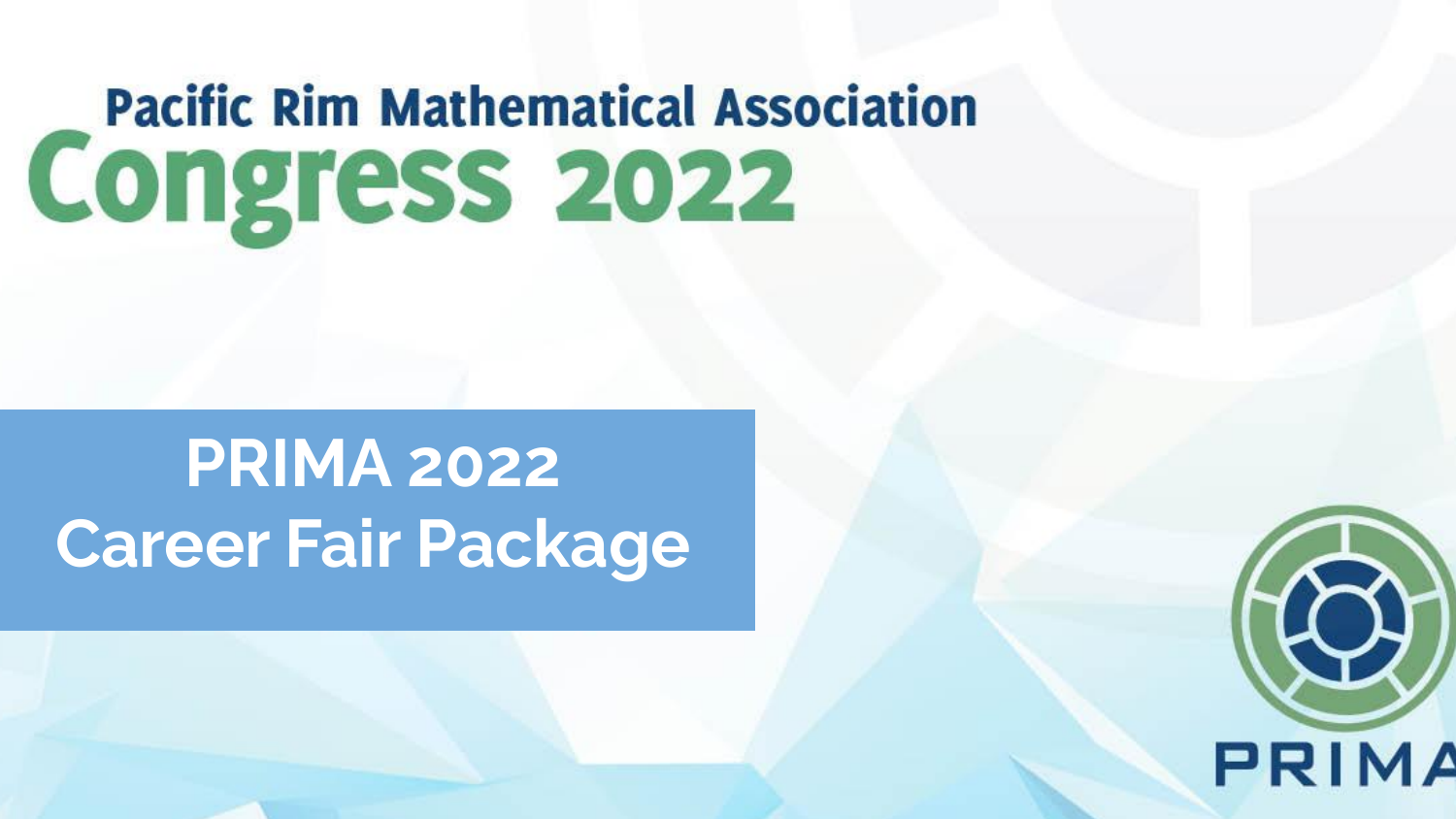

### **About PRIMA:**

The 2022 Pacific Rim Mathematical Association Congress will take place in Vancouver, Canada, between December 4–9, 2022. The fourth meeting will be hosted by the Pacific Institute for the Mathematical Sciences (PIMS).

Every four years, mathematical scientists from around the Pacific Rim converge to discuss the latest developments in Mathematics and related fields. The Pacific Rim Mathematical Association (PRIMA) was established to bring our institutions and countries together to stimulate a vibrant and interconnected mathematical community whose activities impact on our economic, social, and cultural development.

<https://prima2022.primamath.org/#>

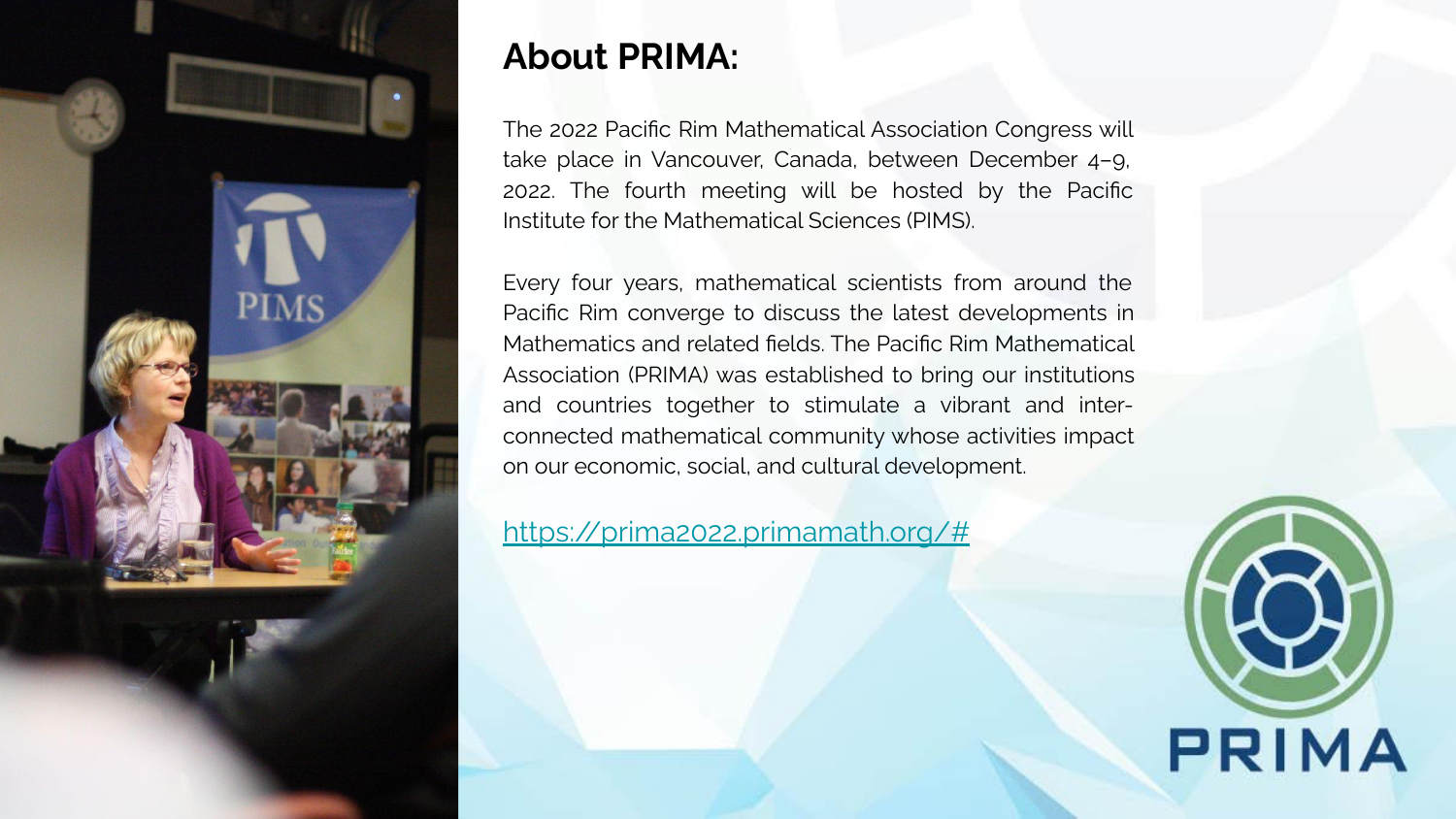#### **2017 Congress, Mexico - 343 Participants:**

- Canada 21
- **USA 56**
- Mexico 157
- Region: South America 34
- Region: Europe 23
- Region: Asia 50
- Region: Oceania 5

#### **2022 Congress, Vancouver, BC Canada Target Audience- 330+ Participants:**

- Canada 80
- **USA 60**
- Mexico 40
- Region: South America 35
- Region: Europe 25
- Region: Asia 75
- Region: Oceania 20

## **Audience Demographics**

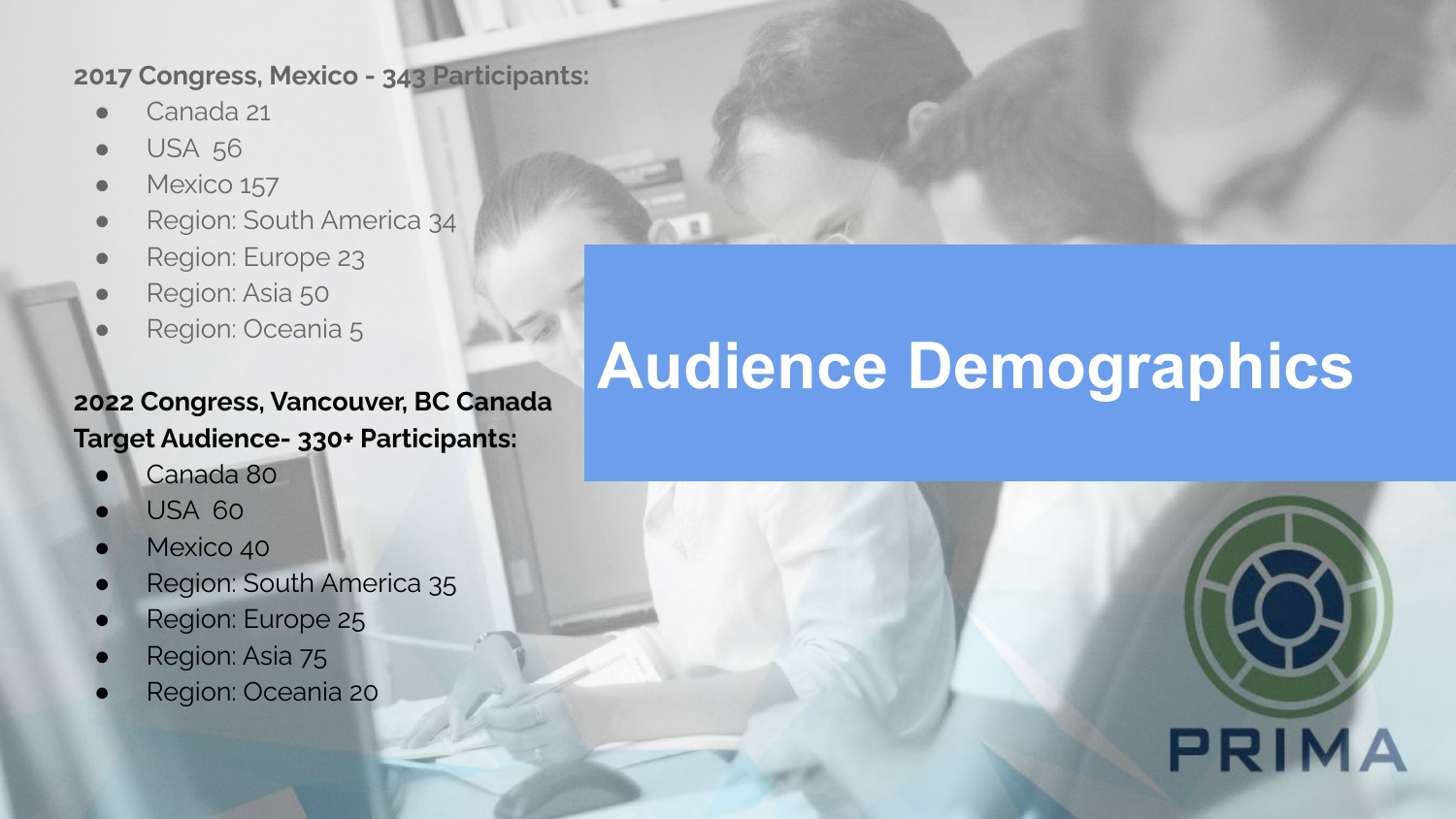### **PRIMA Career Fair**

**Wed Dec 7, 2022 Sheraton Wall Centre, Vancouver**

- Access to a broad audience of individuals in the Mathematical Sciences (300+)
- An opportunity to recruitment of Highly Qualified Personnel from around Canada and the Pacific Rim.
	- Advanced graduate students
	- postdoctoral fellows
- A platform for you to showcase your company. Company Logos are :
	- Printed on the event program
	- Advertised on Social Media (Twitter, LinkedIn, Facebook)

**Set Time**: 12:30 - 13:00 Pacific **Fair time:** 13:00 - 15:30 Pacific **Take Down:** 15:30 - 16:00 Pacific

**Booth Costs**: \$300CAD 1 x table 2 x chairs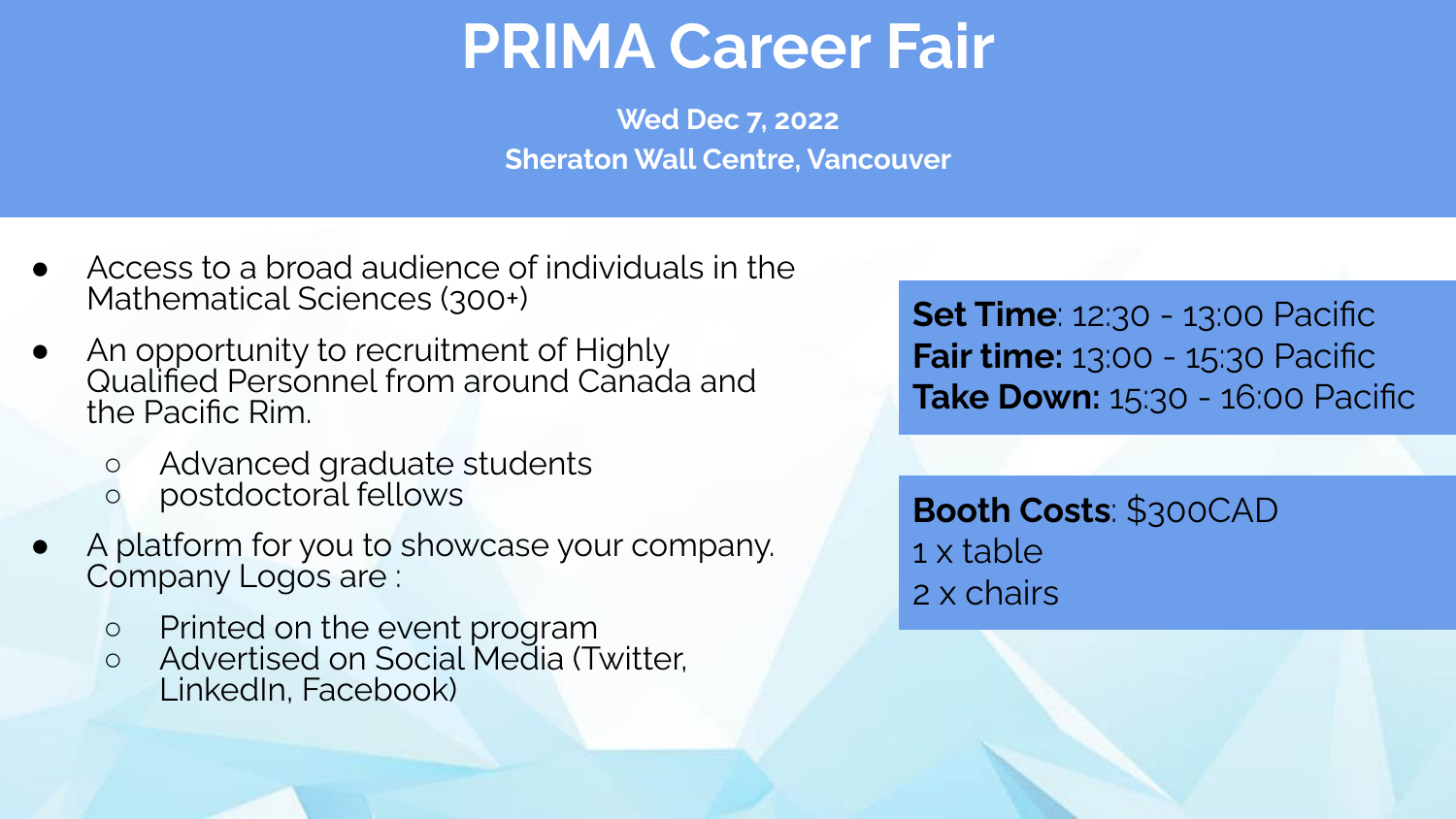### **PRIMA Career Fair**

**Registration Form** 

| <b>Business Name:</b>    |                                    |
|--------------------------|------------------------------------|
| Address:                 | I am a duly aut<br>sign this contr |
| Postal Code<br>City      | person) have r<br>conditions, pay  |
| Province/State:          | this Registration                  |
| Country:                 | <b>First Name:</b>                 |
| <b>Business Website:</b> |                                    |
| Contact Person:          | Signature:                         |
| Contact Email:           |                                    |
| Contact Phone:           |                                    |
|                          |                                    |

**I am a duly authorized representative empowered to execute and sign this contract in the name of my organization. I (the signed person) have read, agreed, and accepted to abide by all exhibit terms, conditions, payment, and refund policy of the Career Fair set forth on**  on.

| <b>First Name:</b> | <b>Last Name:</b> |
|--------------------|-------------------|
| Signature:         | Date:             |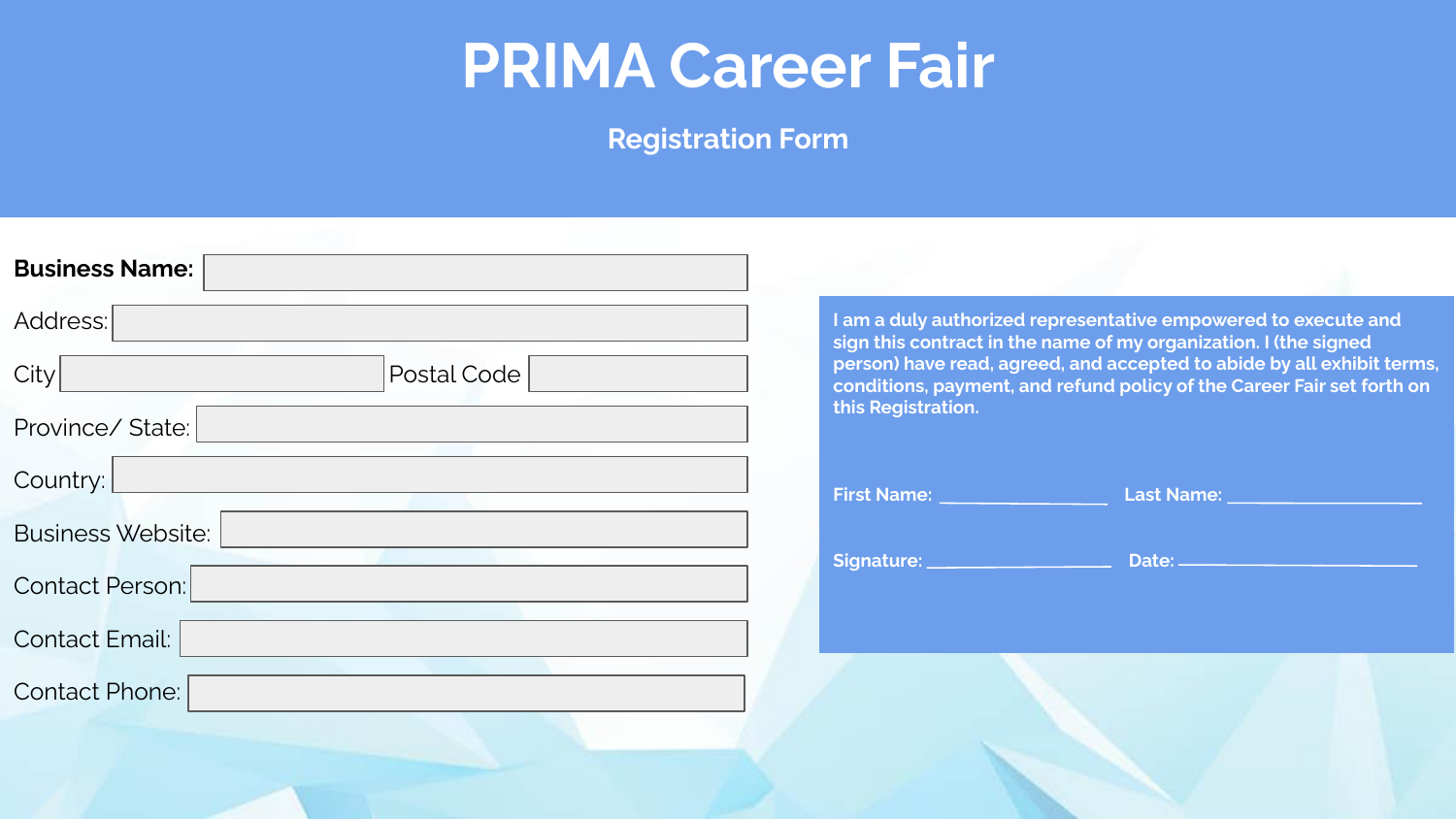### **PRIMA Career Fair**

**Registration Form**

#### **Payment and booth confirmation**

CHEQUE.

Upon receipt of the Invoice, the exhibitor must mail the cheque prior the Career Fair. Instructions will be provided by email upon receipt of the Invoice.

- Booth confirmation is not guaranteed until receipt of full payment. Some exceptions may apply
- 5% administration charges for Job Fair or Invoice cancellation (30 days prior the Career Fair).

### **Mail all cheques to :**

**Pacific Institute for the Mathematical Sciences UMI CNRS No. 3069 Central Office and UBC- Vancouver Site Office 4176-2207 Main Mall , UBC Vancouver, BC V6T 1Z4 CANADA**